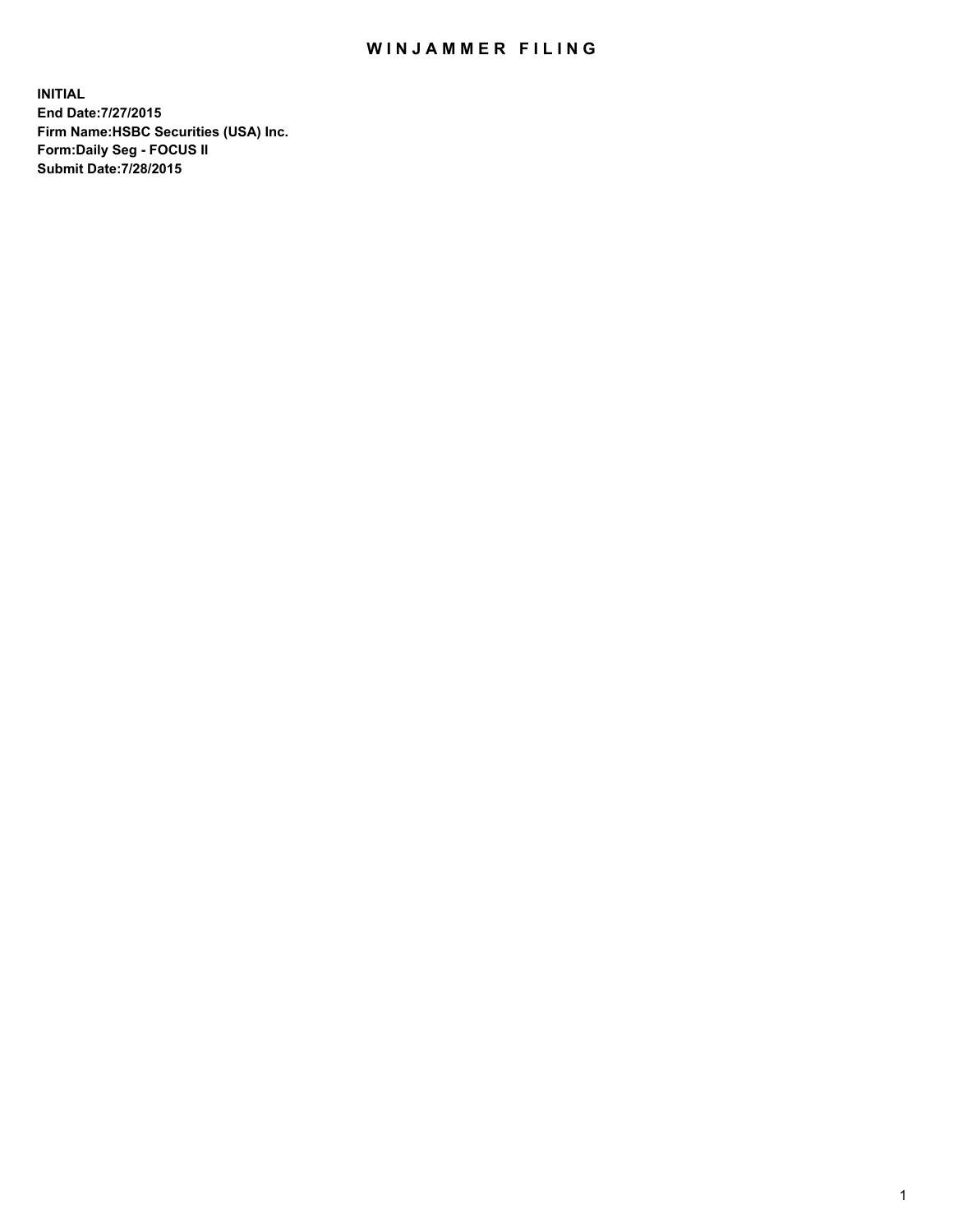## **INITIAL End Date:7/27/2015 Firm Name:HSBC Securities (USA) Inc. Form:Daily Seg - FOCUS II Submit Date:7/28/2015 Daily Segregation - Cover Page**

| Name of Company<br><b>Contact Name</b><br><b>Contact Phone Number</b><br><b>Contact Email Address</b>                                                                                                                                                                                                                         | <b>HSBC Securities (USA) Inc.</b><br><b>Steven Richardson</b><br>212-525-6445<br>steven.richardson@us.hsbc.com |
|-------------------------------------------------------------------------------------------------------------------------------------------------------------------------------------------------------------------------------------------------------------------------------------------------------------------------------|----------------------------------------------------------------------------------------------------------------|
| FCM's Customer Segregated Funds Residual Interest Target (choose one):<br>a. Minimum dollar amount: ; or<br>b. Minimum percentage of customer segregated funds required:%; or<br>c. Dollar amount range between: and; or<br>d. Percentage range of customer segregated funds required between:% and%.                         | 50,000,000<br>00<br>0 <sub>0</sub>                                                                             |
| FCM's Customer Secured Amount Funds Residual Interest Target (choose one):<br>a. Minimum dollar amount: ; or<br>b. Minimum percentage of customer secured funds required:%; or<br>c. Dollar amount range between: and; or<br>d. Percentage range of customer secured funds required between:% and%.                           | 10,000,000<br>0 <sub>0</sub><br>00                                                                             |
| FCM's Cleared Swaps Customer Collateral Residual Interest Target (choose one):<br>a. Minimum dollar amount: ; or<br>b. Minimum percentage of cleared swaps customer collateral required:%; or<br>c. Dollar amount range between: and; or<br>d. Percentage range of cleared swaps customer collateral required between:% and%. | 70,000,000<br><u>00</u><br><u>00</u>                                                                           |

Attach supporting documents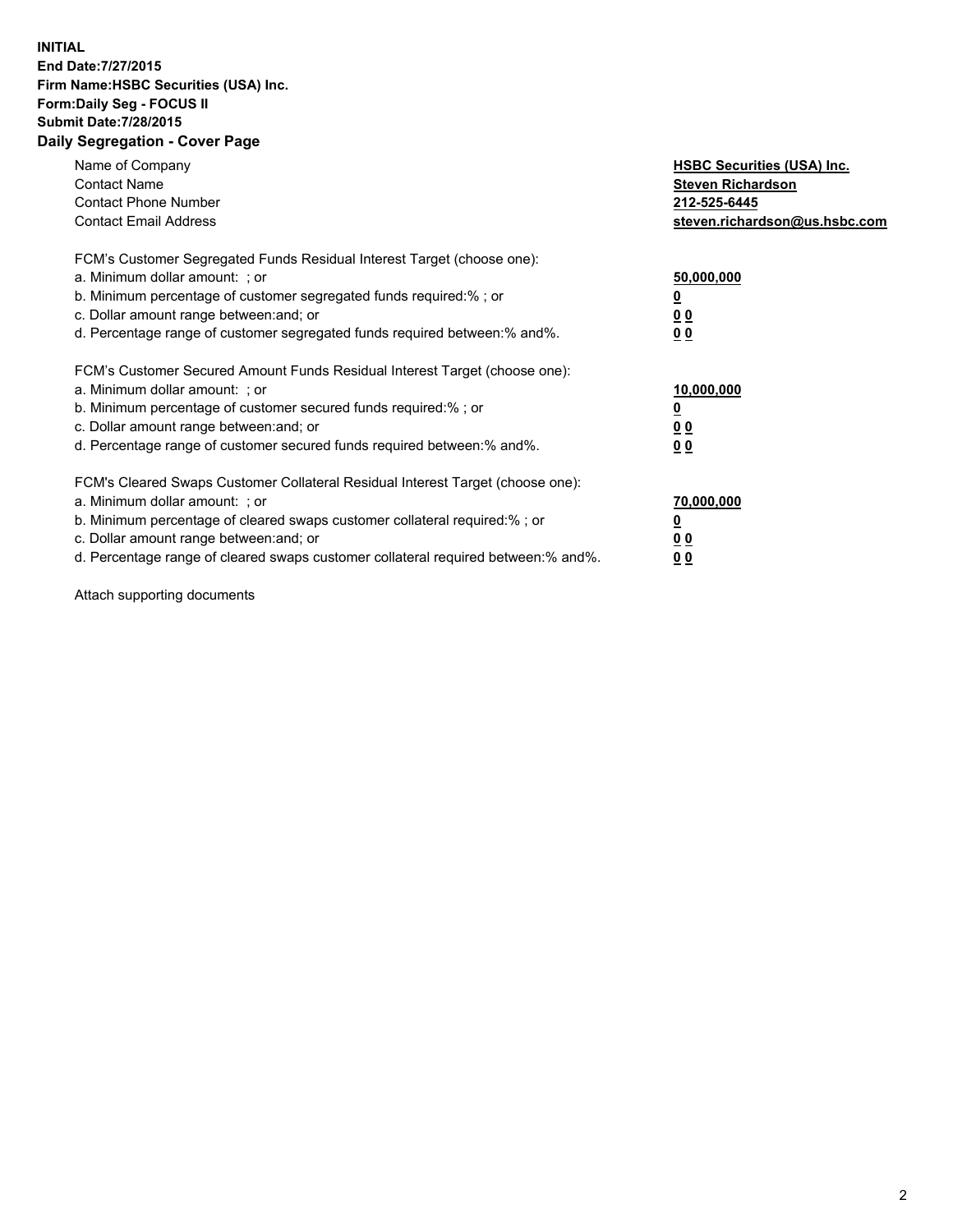**INITIAL End Date:7/27/2015 Firm Name:HSBC Securities (USA) Inc. Form:Daily Seg - FOCUS II Submit Date:7/28/2015 Daily Segregation - Secured Amounts** Foreign Futures and Foreign Options Secured Amounts Amount required to be set aside pursuant to law, rule or regulation of a foreign government or a rule of a self-regulatory organization authorized thereunder 1. Net ledger balance - Foreign Futures and Foreign Option Trading - All Customers A. Cash **56,340,426** [7315] B. Securities (at market) **39,510,009** [7317] 2. Net unrealized profit (loss) in open futures contracts traded on a foreign board of trade **-2,232,214** [7325] 3. Exchange traded options a. Market value of open option contracts purchased on a foreign board of trade **0** [7335] b. Market value of open contracts granted (sold) on a foreign board of trade **0** [7337] 4. Net equity (deficit) (add lines 1. 2. and 3.) **93,618,221** [7345] 5. Account liquidating to a deficit and account with a debit balances - gross amount **2,620,512** [7351]

- Less: amount offset by customer owned securities **-2,480,280** [7352] **140,232** [7354]
- 6. Amount required to be set aside as the secured amount Net Liquidating Equity Method (add lines 4 and 5)
- 7. Greater of amount required to be set aside pursuant to foreign jurisdiction (above) or line 6.

## FUNDS DEPOSITED IN SEPARATE REGULATION 30.7 ACCOUNTS

- 1. Cash in banks
	- A. Banks located in the United States **26,732,327** [7500]
	- B. Other banks qualified under Regulation 30.7 **0** [7520] **26,732,327** [7530]
- 2. Securities
	- A. In safekeeping with banks located in the United States **39,510,009** [7540]
	- B. In safekeeping with other banks qualified under Regulation 30.7 **0** [7560] **39,510,009** [7570]
- 3. Equities with registered futures commission merchants
	- A. Cash **0** [7580]
	- B. Securities **0** [7590]
	- C. Unrealized gain (loss) on open futures contracts **0** [7600]
	- D. Value of long option contracts **0** [7610]
	- E. Value of short option contracts **0** [7615] **0** [7620]
- 4. Amounts held by clearing organizations of foreign boards of trade
	-
	-
	- C. Amount due to (from) clearing organization daily variation **0** [7660]
	- D. Value of long option contracts **0** [7670]
	- E. Value of short option contracts **0** [7675] **0** [7680]
- 5. Amounts held by members of foreign boards of trade
	-
	-
	- C. Unrealized gain (loss) on open futures contracts **-2,232,214** [7720]
	- D. Value of long option contracts **0** [7730]
	- E. Value of short option contracts **0** [7735] **69,523,769** [7740]
- 6. Amounts with other depositories designated by a foreign board of trade **0** [7760]
- 7. Segregated funds on hand **0** [7765]
- 8. Total funds in separate section 30.7 accounts **135,766,105** [7770]
- 9. Excess (deficiency) Set Aside for Secured Amount (subtract line 7 Secured Statement Page 1 from Line 8)
- 10. Management Target Amount for Excess funds in separate section 30.7 accounts **10,000,000** [7780]
- 11. Excess (deficiency) funds in separate 30.7 accounts over (under) Management Target **32,007,652** [7785]
- 
- A. Cash **0** [7640] B. Securities **0** [7650]
	-

**0** [7305]

**93,758,453** [7355]

**93,758,453** [7360]

- A. Cash **71,755,983** [7700] B. Securities **0** [7710] **42,007,652** [7380]
	-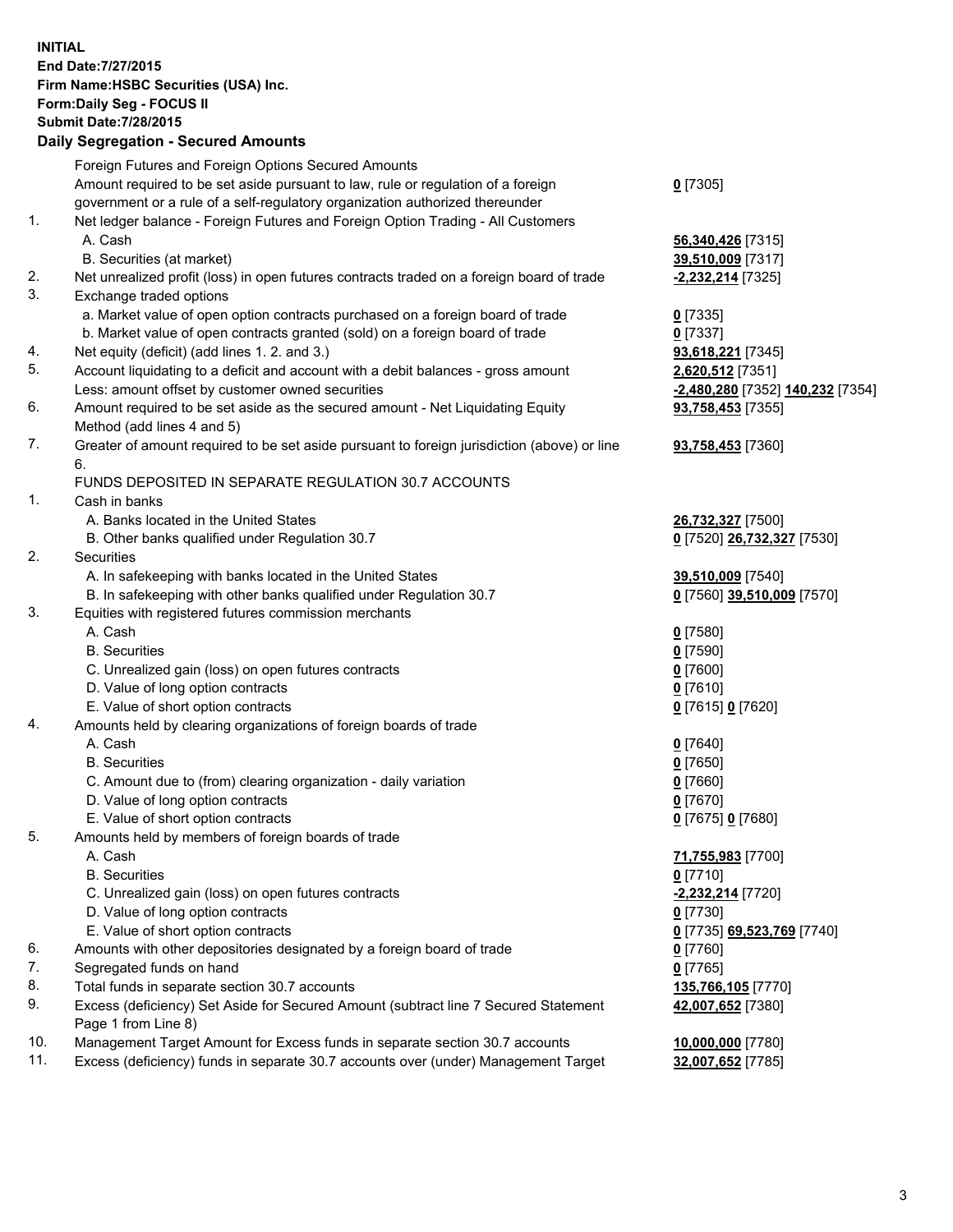| <b>INITIAL</b> | End Date: 7/27/2015<br>Firm Name: HSBC Securities (USA) Inc.<br>Form: Daily Seg - FOCUS II<br><b>Submit Date: 7/28/2015</b><br>Daily Segregation - Segregation Statement |                             |
|----------------|--------------------------------------------------------------------------------------------------------------------------------------------------------------------------|-----------------------------|
|                |                                                                                                                                                                          |                             |
| 1.             | SEGREGATION REQUIREMENTS(Section 4d(2) of the CEAct)                                                                                                                     |                             |
|                | Net ledger balance<br>A. Cash                                                                                                                                            |                             |
|                | B. Securities (at market)                                                                                                                                                | 191, 104, 738 [7010]        |
| 2.             | Net unrealized profit (loss) in open futures contracts traded on a contract market                                                                                       | 726,632,687 [7020]          |
| 3.             | Exchange traded options                                                                                                                                                  | $-9,323,323$ [7030]         |
|                | A. Add market value of open option contracts purchased on a contract market                                                                                              | <u>125,317,473</u> [7032]   |
|                | B. Deduct market value of open option contracts granted (sold) on a contract market                                                                                      | -7,122,069 [7033]           |
| 4.             | Net equity (deficit) (add lines 1, 2 and 3)                                                                                                                              | 1,026,609,506 [7040]        |
| 5.             | Accounts liquidating to a deficit and accounts with                                                                                                                      |                             |
|                | debit balances - gross amount                                                                                                                                            | 2,943,085 [7045]            |
|                | Less: amount offset by customer securities                                                                                                                               | -2,943,010 [7047] 75 [7050] |
| 6.             | Amount required to be segregated (add lines 4 and 5)                                                                                                                     | 1,026,609,581 [7060]        |
|                | FUNDS IN SEGREGATED ACCOUNTS                                                                                                                                             |                             |
| 7.             | Deposited in segregated funds bank accounts                                                                                                                              |                             |
|                | A. Cash                                                                                                                                                                  | 51,633,301 [7070]           |
|                | B. Securities representing investments of customers' funds (at market)                                                                                                   | $0$ [7080]                  |
|                | C. Securities held for particular customers or option customers in lieu of cash (at                                                                                      | 133,064,542 [7090]          |
|                | market)                                                                                                                                                                  |                             |
| 8.             | Margins on deposit with derivatives clearing organizations of contract markets                                                                                           |                             |
|                | A. Cash                                                                                                                                                                  | 27,246,315 [7100]           |
|                | B. Securities representing investments of customers' funds (at market)                                                                                                   | 149,610,000 [7110]          |
|                | C. Securities held for particular customers or option customers in lieu of cash (at                                                                                      | 593,568,145 [7120]          |
|                | market)                                                                                                                                                                  |                             |
| 9.             | Net settlement from (to) derivatives clearing organizations of contract markets                                                                                          | $-3,085,612$ [7130]         |
| 10.            | Exchange traded options                                                                                                                                                  |                             |
|                | A. Value of open long option contracts                                                                                                                                   | 125,317,473 [7132]          |
|                | B. Value of open short option contracts                                                                                                                                  | $-7,122,069$ [7133]         |
| 11.            | Net equities with other FCMs                                                                                                                                             |                             |
|                | A. Net liquidating equity                                                                                                                                                | 51,205,781 [7140]           |
|                | B. Securities representing investments of customers' funds (at market)                                                                                                   | $Q$ [7160]                  |
|                | C. Securities held for particular customers or option customers in lieu of cash (at<br>market)                                                                           | $0$ [7170]                  |
| 12.            | Segregated funds on hand                                                                                                                                                 | $0$ [7150]                  |
| 13.            | Total amount in segregation (add lines 7 through 12)                                                                                                                     | 1,121,437,876 [7180]        |
| 14.            | Excess (deficiency) funds in segregation (subtract line 6 from line 13)                                                                                                  | 94,828,295 [7190]           |
| 15.            | Management Target Amount for Excess funds in segregation                                                                                                                 | 50,000,000 [7194]           |
| 16.            | Excess (deficiency) funds in segregation over (under) Management Target Amount                                                                                           | 44,828,295 [7198]           |

16. Excess (deficiency) funds in segregation over (under) Management Target Amount Excess